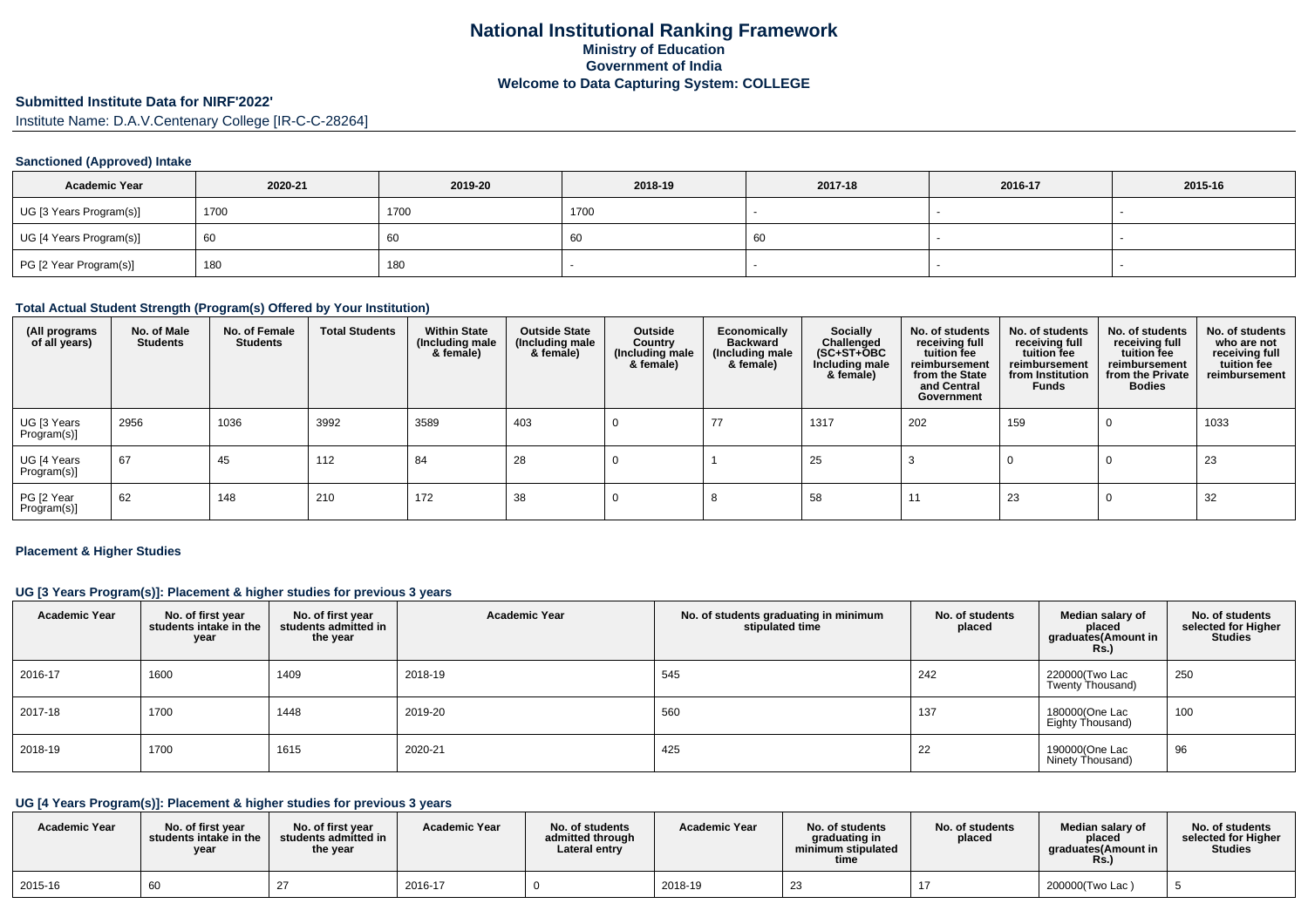| 2016-17 |    | 2017-18 | 2019-20 | ັບບ | $\sim$<br>້ | 200000(Two Lac)                |  |
|---------|----|---------|---------|-----|-------------|--------------------------------|--|
| 2017-18 | ົ້ | 2018-19 | 2020-21 |     |             | 210000(Two Lac Ten<br>Thousand |  |

#### **PG [2 Years Program(s)]: Placement & higher studies for previous 3 years**

| <b>Academic Year</b> | No. of first year<br>students intake in the<br>year | No. of first vear<br>students admitted in<br>the year | <b>Academic Year</b> | No. of students graduating in minimum<br>stipulated time | No. of students<br>placed | Median salary of<br>placed<br>graduates(Amount in<br>Rs. | No. of students<br>selected for Higher<br><b>Studies</b> |
|----------------------|-----------------------------------------------------|-------------------------------------------------------|----------------------|----------------------------------------------------------|---------------------------|----------------------------------------------------------|----------------------------------------------------------|
| 2017-18              | 180                                                 | 139                                                   | 2018-19              | 63                                                       | 32                        | 210000(Two Lac Ten<br>thousand)                          | 20                                                       |
| 2018-19              | 180                                                 | 108                                                   | 2019-20              | 82                                                       |                           | 210000(Two Lac Ten<br>Thousand)                          |                                                          |
| 2019-20              | 180                                                 | 107                                                   | 2020-21              | 35                                                       |                           | O(Zero)                                                  |                                                          |

#### **Financial Resources: Utilised Amount for the Capital expenditure for previous 3 years**

| <b>Academic Year</b>                                                                            | 2020-21                                                              |                                                                                                      | 2018-19                                                                     |  |
|-------------------------------------------------------------------------------------------------|----------------------------------------------------------------------|------------------------------------------------------------------------------------------------------|-----------------------------------------------------------------------------|--|
|                                                                                                 | <b>Utilised Amount</b>                                               |                                                                                                      | <b>Utilised Amount</b>                                                      |  |
|                                                                                                 |                                                                      | Annual Capital Expenditure on Academic Activities and Resources (excluding expenditure on buildings) |                                                                             |  |
| Library                                                                                         | 184823 (One lakh eighty four thousand two hundred twenty<br>three)   | 87132 (Eighty seven thousand one hundred thirty two)                                                 | 545626 (Five lakh forty five thousand six hundred twenty six)               |  |
| New Equipment for Laboratories                                                                  | $0$ (zero)                                                           | 0 (zero)                                                                                             | 0 (zero)                                                                    |  |
| Other expenditure on creation of Capital Assets (excluding<br>expenditure on Land and Building) | 1661257 (Sixteen lakh sixty one thousand two hundred fifty<br>seven) | 4925315 (Forty nine lakh twenty five thousand three hundred<br>fifiteen)                             | 10351750 (One hundred three lakh fifty one thousand seven<br>hundred fifty) |  |

## **Financial Resources: Utilised Amount for the Operational expenditure for previous 3 years**

| 2020-21<br><b>Academic Year</b>                                                                                                                                                                 |                                                                        | 2019-20                                                                                | 2018-19                                                                               |  |  |
|-------------------------------------------------------------------------------------------------------------------------------------------------------------------------------------------------|------------------------------------------------------------------------|----------------------------------------------------------------------------------------|---------------------------------------------------------------------------------------|--|--|
| <b>Utilised Amount</b>                                                                                                                                                                          |                                                                        | <b>Utilised Amount</b>                                                                 | <b>Utilised Amount</b>                                                                |  |  |
|                                                                                                                                                                                                 |                                                                        | <b>Annual Operational Expenditure</b>                                                  |                                                                                       |  |  |
| Salaries (Teaching and Non Teaching staff)                                                                                                                                                      | 101726086 (One crore seventeen lakh twenty six thousand<br>eighty six) | 109197751 (One crore Ninety One Lakh Ninety seven<br>thousand seven hundred fifty one) | 87836114 (Eight crore seventy eight lakh thirty six thousand<br>one hundred fourteen) |  |  |
| Maintenance of Academic Infrastructure or consumables and<br>other running expenditures (excluding maintenance of hostels<br>and allied services, rent of the building, depreciation cost, etc) | 189800 (One lakh eighty nine thousand eight hundred)                   | 2061258 (Twenty lakh sixty one thousand two hundred fifty<br>eight)                    | 2609946 (Twenty six lakh nine thousand nine hundred forty six                         |  |  |
| Seminars/Conferences/Workshops                                                                                                                                                                  | 10000 (Ten Thousand)                                                   | 343232 (Three lakh forty three thousand two hundred thirty<br>two)                     | 166384 (One lakh sixty six thousand three hundred eighty four)                        |  |  |

## **PCS Facilities: Facilities of physically challenged students**

| 1. Do your institution buildings have Lifts/Ramps?                                                                                                         | Yes, more than 80% of the buildings |
|------------------------------------------------------------------------------------------------------------------------------------------------------------|-------------------------------------|
| 2. Do your institution have provision for walking aids, including wheelchairs and transportation from one building to another for<br>handicapped students? | Yes                                 |
| 3. Do your institution buildings have specially designed toilets for handicapped students?                                                                 | Yes, more than 80% of the buildings |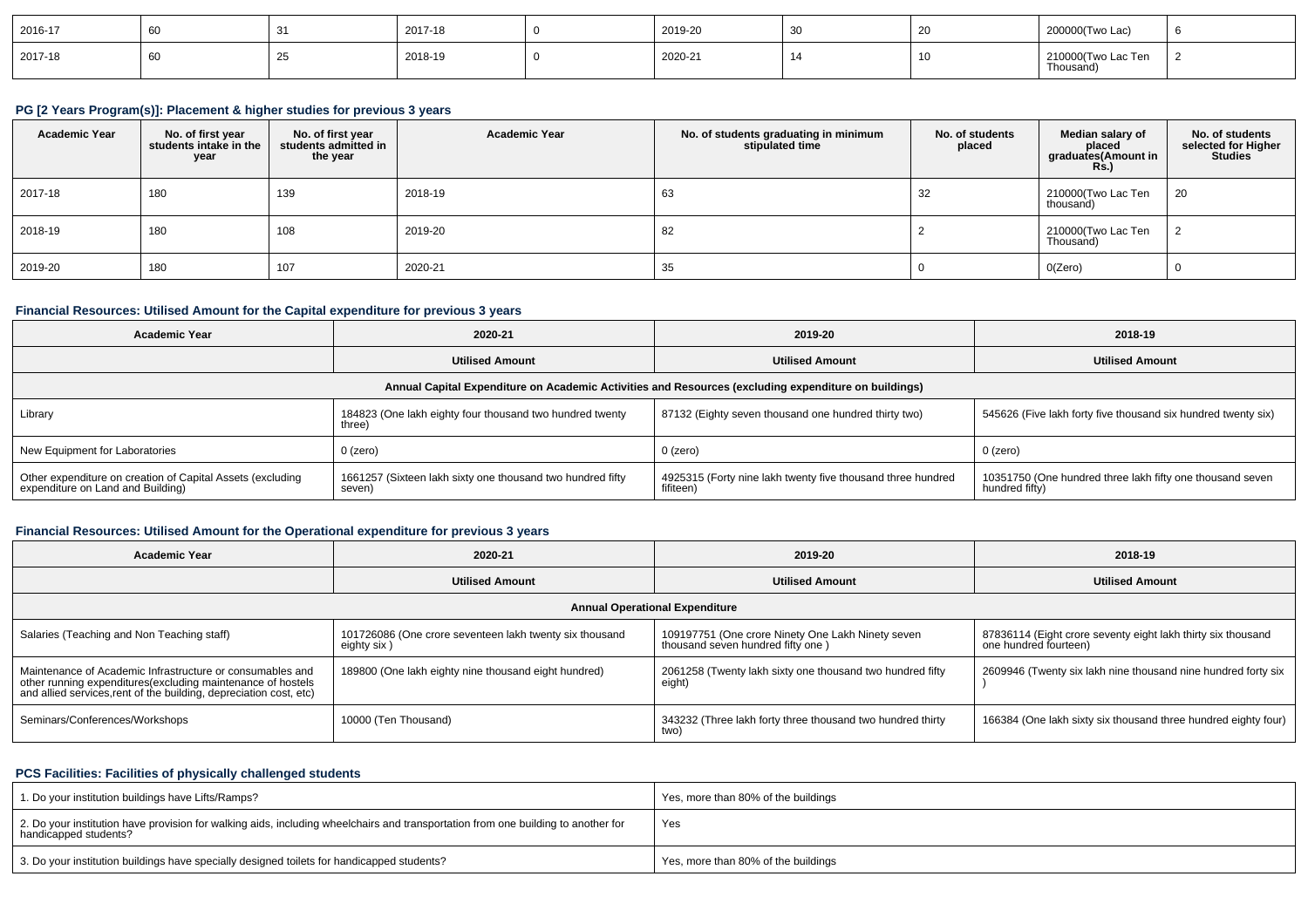### **Faculty Details**

| Srno           | Name                                    | Age | <b>Designation</b>         | Gender | Qualification | <b>Experience (In</b><br>Months) | <b>Currently working</b><br>with institution? | <b>Joining Date</b> | <b>Leaving Date</b>      | <b>Association type</b> |
|----------------|-----------------------------------------|-----|----------------------------|--------|---------------|----------------------------------|-----------------------------------------------|---------------------|--------------------------|-------------------------|
|                | DR SUNITI AHUJA                         | 56  | Associate Professor        | Female | Ph.D          | 431                              | Yes                                           | 02-07-1998          | $\overline{\phantom{a}}$ | Regular                 |
| $\overline{2}$ | MR JITENDER<br><b>DHULL</b>             | 38  | Assistant Professor        | Male   | Ph.D          | 102                              | Yes                                           | 01-03-2014          | --                       | Regular                 |
| 3              | <b>DR SAVITA</b><br><b>BHAGAT</b>       | 57  | Associate Professor        | Female | Ph.D          | 432                              | Yes                                           | 01-08-1986          | --                       | Regular                 |
| 4              | DR DHARAM PAL<br>VAID                   | 59  | Associate Professor        | Male   | Ph.D          | 420                              | Yes                                           | 24-08-1987          | --                       | Regular                 |
| 5              | <b>DR VIJAYWANTI</b>                    | 57  | Associate Professor        | Female | Ph.D          | 408                              | Yes                                           | 14-12-1988          | ۰.                       | Regular                 |
| 6              | <b>MS SUNITA</b><br><b>DUDEJA</b>       | 53  | Other                      | Female | M. Phil       | 372                              | Yes                                           | 24-10-1991          | $\sim$                   | Regular                 |
| $\overline{7}$ | DR ARCHANA<br><b>BHATIA</b>             | 56  | Associate Professor        | Female | Ph.D          | 408                              | Yes                                           | 14-12-1988          | $\overline{\phantom{a}}$ | Regular                 |
| 8              | <b>MR MUKESH</b><br><b>BANSAL</b>       | 58  | Associate Professor        | Male   | M. Phil       | 408                              | Yes                                           | 15-12-1988          | $\overline{\phantom{a}}$ | Regular                 |
| 9              | DR ANJU GUPTA                           | 43  | Assistant Professor        | Female | Ph.D          | 168                              | Yes                                           | 04-09-2008          | ۰.                       | Regular                 |
| 10             | DR ARCHANA<br><b>SINGHAL</b>            | 46  | Associate Professor        | Female | Ph.D          | 288                              | Yes                                           | 10-07-2014          | ۰.                       | Regular                 |
| 11             | <b>DR SHIVANI</b>                       | 47  | Assistant Professor        | Female | Ph.D          | 180                              | Yes                                           | 12-05-2016          | ۰.                       | Regular                 |
| 12             | DR NARENDER<br><b>KUMAR</b>             | 46  | Assistant Professor        | Male   | Ph.D          | 156                              | Yes                                           | 01-07-2009          | ۰.                       | Regular                 |
| 13             | DR RAJKUMARI                            | 34  | <b>Assistant Professor</b> | Female | Ph.D          | 144                              | Yes                                           | 16-07-2019          | Ξ.                       | Adhoc / Contractual     |
| 14             | <b>MS ANJALI</b><br><b>MANCHANDA</b>    | 41  | <b>Assistant Professor</b> | Female | M. Phil       | 213                              | No                                            | 18-07-2016          | 30-04-2021               | Adhoc / Contractual     |
| 15             | <b>MS URVASHI</b><br><b>SAPRA</b>       | 47  | <b>Assistant Professor</b> | Female | <b>MCA</b>    | 297                              | No                                            | 18-07-2016          | 30-04-2021               | Adhoc / Contractual     |
| 16             | DR RUCHI ARORA                          | 44  | Associate Professor        | Female | Ph.D          | 232                              | Yes                                           | 21-05-2019          | --                       | Regular                 |
| 17             | <b>MR PANKAJ</b><br><b>KUMAR SHARMA</b> | 27  | Assistant Professor        | Male   | M.Sc(Phy)     | 48                               | Yes                                           | 16-07-2019          | $\overline{\phantom{a}}$ | Adhoc / Contractual     |
| 18             | MS POOJA<br><b>SHARMA</b>               | 31  | Assistant Professor        | Female | M.Sc.         | 84                               | Yes                                           | 16-07-2019          | ۰.                       | Adhoc / Contractual     |
| 19             | DR ANKUR<br>AGGARWAL                    | 37  | Assistant Professor        | Female | Ph.D          | 180                              | No                                            | 18-07-2016          | 03-07-2021               | Adhoc / Contractual     |
| 20             | MR SAROJ KUMAR                          | 37  | <b>Assistant Professor</b> | Male   | <b>MCA</b>    | 145                              | Yes                                           | 08-07-2017          |                          | Adhoc / Contractual     |
| 21             | MR E H ANSARI                           | 39  | <b>Assistant Professor</b> | Male   | M.Tech        | 84                               | Yes                                           | 16-07-2019          | $\overline{\phantom{a}}$ | Adhoc / Contractual     |
| 22             | DR PRIYA KAPOOR                         | 38  | <b>Assistant Professor</b> | Female | Ph.D          | 132                              | Yes                                           | 16-07-2019          | --                       | Adhoc / Contractual     |
| 23             | MR CHANDAN<br><b>KUMAR SINGH</b>        | 27  | <b>Assistant Professor</b> | Male   | <b>MCA</b>    | 24                               | Yes                                           | 01-08-2019          | $\overline{\phantom{a}}$ | Adhoc / Contractual     |
| 24             | <b>MS PRIYA GARG</b>                    | 26  | <b>Assistant Professor</b> | Female | M.Sc.         | 36                               | Yes                                           | 16-07-2019          | $\overline{\phantom{a}}$ | Adhoc / Contractual     |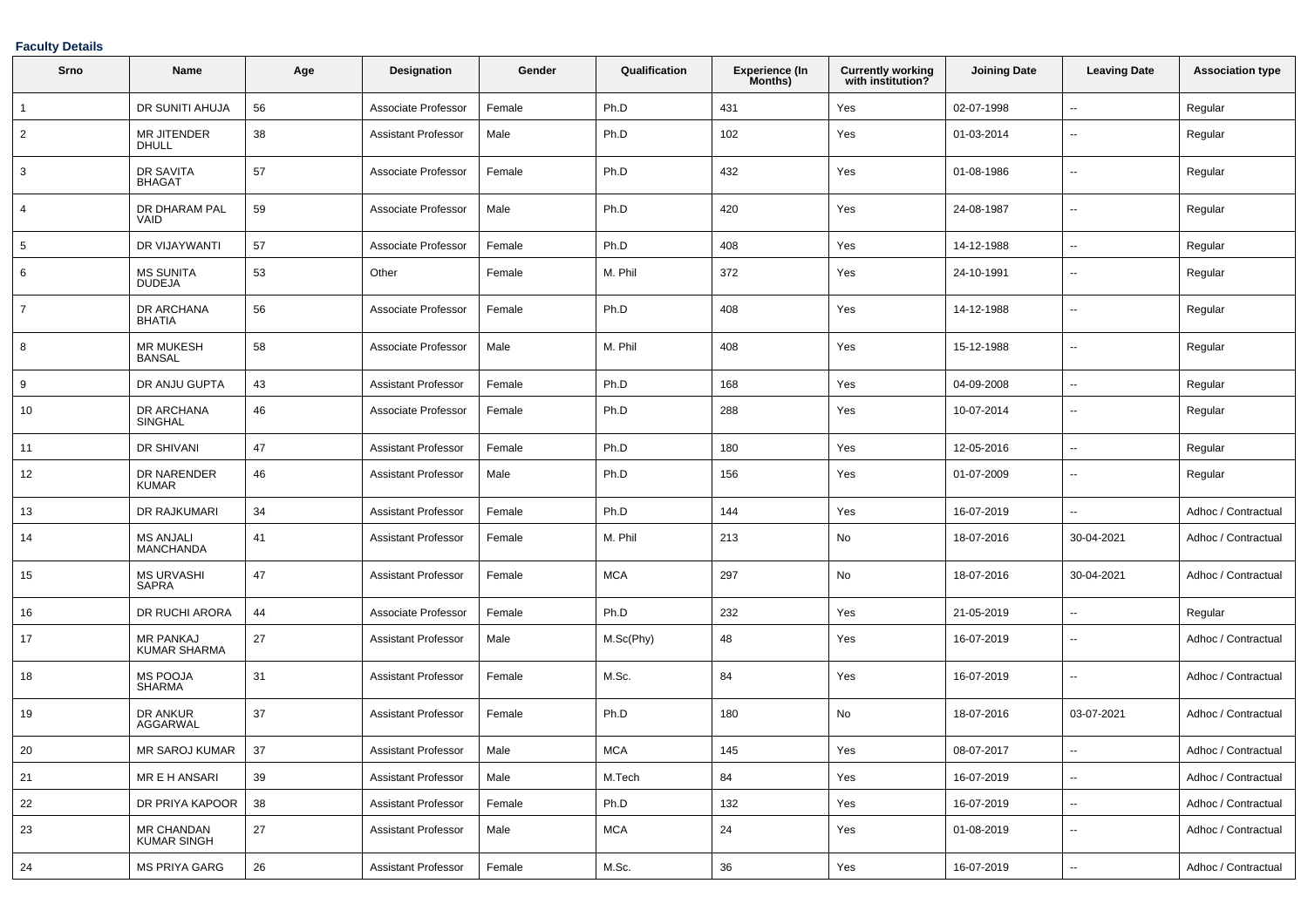| 25 | <b>MS BHANU</b><br><b>SHARMA</b>    | 29 | <b>Assistant Professor</b> | Female | M.Sc.      | 84  | Yes | 16-07-2019 | $\overline{\phantom{a}}$ | Adhoc / Contractual |
|----|-------------------------------------|----|----------------------------|--------|------------|-----|-----|------------|--------------------------|---------------------|
| 26 | DR PRIYANKA<br>ANGIRAS              | 40 | <b>Assistant Professor</b> | Female | Ph.D       | 218 | No  | 18-07-2016 | 30-04-2021               | Adhoc / Contractual |
| 27 | MR PANKAJ JHA                       | 28 | <b>Assistant Professor</b> | Male   | M.COM      | 49  | No  | 02-08-2019 | 03-03-2021               | Adhoc / Contractual |
| 28 | <b>MS ANJU</b><br><b>SEHRAWAT</b>   | 38 | <b>Assistant Professor</b> | Female | M.A        | 72  | Yes | 10-07-2019 |                          | Adhoc / Contractual |
| 29 | DR SURBHI                           | 35 | <b>Assistant Professor</b> | Female | Ph.D       | 156 | Yes | 16-07-2019 | ۰.                       | Adhoc / Contractual |
| 30 | <b>MS SONIA</b><br><b>SHARMA</b>    | 34 | <b>Assistant Professor</b> | Female | M.A        | 36  | Yes | 16-07-2019 | $\overline{\phantom{a}}$ | Adhoc / Contractual |
| 31 | <b>MR SHIVAM</b><br><b>JHAMB</b>    | 30 | <b>Assistant Professor</b> | Male   | M.A        | 40  | Yes | 16-07-2019 | $\overline{\phantom{a}}$ | Adhoc / Contractual |
| 32 | <b>MS OMITA JOHAR</b>               | 32 | <b>Assistant Professor</b> | Female | <b>NET</b> | 96  | Yes | 02-08-2019 | --                       | Adhoc / Contractual |
| 33 | <b>MS KANU PAHWA</b>                | 35 | <b>Assistant Professor</b> | Female | <b>NET</b> | 132 | Yes | 22-07-2019 | ۰.                       | Adhoc / Contractual |
| 34 | <b>MS LALITA</b><br><b>DHINGRA</b>  | 44 | <b>Assistant Professor</b> | Female | <b>NET</b> | 228 | Yes | 18-07-2017 | $\overline{\phantom{a}}$ | Adhoc / Contractual |
| 35 | <b>MS SHIVANI HANS</b>              | 41 | <b>Assistant Professor</b> | Female | <b>MCA</b> | 216 | Yes | 16-07-2019 | $\sim$                   | Adhoc / Contractual |
| 36 | <b>MS JYOTI</b><br><b>MALHOTRA</b>  | 48 | <b>Assistant Professor</b> | Female | MBA        | 180 | Yes | 22-07-2019 | $\sim$                   | Adhoc / Contractual |
| 37 | <b>MS REKHA</b><br><b>SHARMA</b>    | 48 | <b>Assistant Professor</b> | Female | <b>NET</b> | 264 | Yes | 16-07-2019 | $\mathbf{u}$             | Adhoc / Contractual |
| 38 | <b>DR RASHMI</b>                    | 37 | <b>Assistant Professor</b> | Female | Ph.D       | 144 | Yes | 16-07-2019 | --                       | Adhoc / Contractual |
| 39 | <b>MS SONIA BHATIA</b>              | 42 | <b>Assistant Professor</b> | Female | MBA        | 156 | Yes | 18-07-2017 | $\overline{\phantom{a}}$ | Adhoc / Contractual |
| 40 | <b>MS RITA RANI</b>                 | 36 | <b>Assistant Professor</b> | Female | <b>NET</b> | 156 | Yes | 16-07-2019 |                          | Adhoc / Contractual |
| 41 | <b>MS ARTI KUMARI</b>               | 35 | <b>Assistant Professor</b> | Female | M.COM      | 120 | Yes | 16-07-2019 | --                       | Adhoc / Contractual |
| 42 | MS NISHIKA GARG                     | 36 | <b>Assistant Professor</b> | Female | M. Phil    | 52  | No  | 22-07-2019 | 15-05-2021               | Adhoc / Contractual |
| 43 | DR PREETI MALIK                     | 47 | <b>Assistant Professor</b> | Female | Ph.D       | 300 | Yes | 16-07-2019 |                          | Adhoc / Contractual |
| 44 | <b>MS ANKITA</b><br><b>MOHINDRA</b> | 35 | <b>Assistant Professor</b> | Female | <b>NET</b> | 144 | Yes | 10-07-2019 | ۰.                       | Adhoc / Contractual |
| 45 | <b>MS RITU KHERA</b>                | 43 | <b>Assistant Professor</b> | Female | <b>MBA</b> | 240 | Yes | 16-07-2019 | $\overline{a}$           | Adhoc / Contractual |
| 46 | <b>MS PARVEEN</b><br>KUMARI         | 37 | <b>Assistant Professor</b> | Female | <b>NET</b> | 142 | No  | 22-07-2019 | 15-05-2021               | Adhoc / Contractual |
| 47 | <b>MS MONIKA RAI</b>                | 37 | <b>Assistant Professor</b> | Female | <b>MBA</b> | 72  | No  | 19-08-2019 | 16-07-2021               | Adhoc / Contractual |
| 48 | <b>MS RAJNI TUTEJA</b>              | 38 | <b>Assistant Professor</b> | Female | <b>NET</b> | 180 | Yes | 16-07-2019 | --                       | Adhoc / Contractual |
| 49 | MS MEENAKSHI<br><b>KAUSHIK</b>      | 38 | <b>Assistant Professor</b> | Female | M. Phil    | 168 | Yes | 22-07-2019 | $\overline{\phantom{a}}$ | Adhoc / Contractual |
| 50 | DR PRITI JHA                        | 36 | <b>Assistant Professor</b> | Female | Ph.D       | 96  | Yes | 16-07-2019 | $\overline{\phantom{a}}$ | Adhoc / Contractual |
| 51 | DR NISHA SINGH                      | 34 | <b>Assistant Professor</b> | Female | Ph.D       | 144 | Yes | 16-07-2019 | $\overline{\phantom{a}}$ | Adhoc / Contractual |
| 52 | <b>MS SHWETA</b><br>SACHDEVA        | 36 | <b>Assistant Professor</b> | Female | M.COM      | 132 | Yes | 22-07-2019 | $\overline{\phantom{a}}$ | Adhoc / Contractual |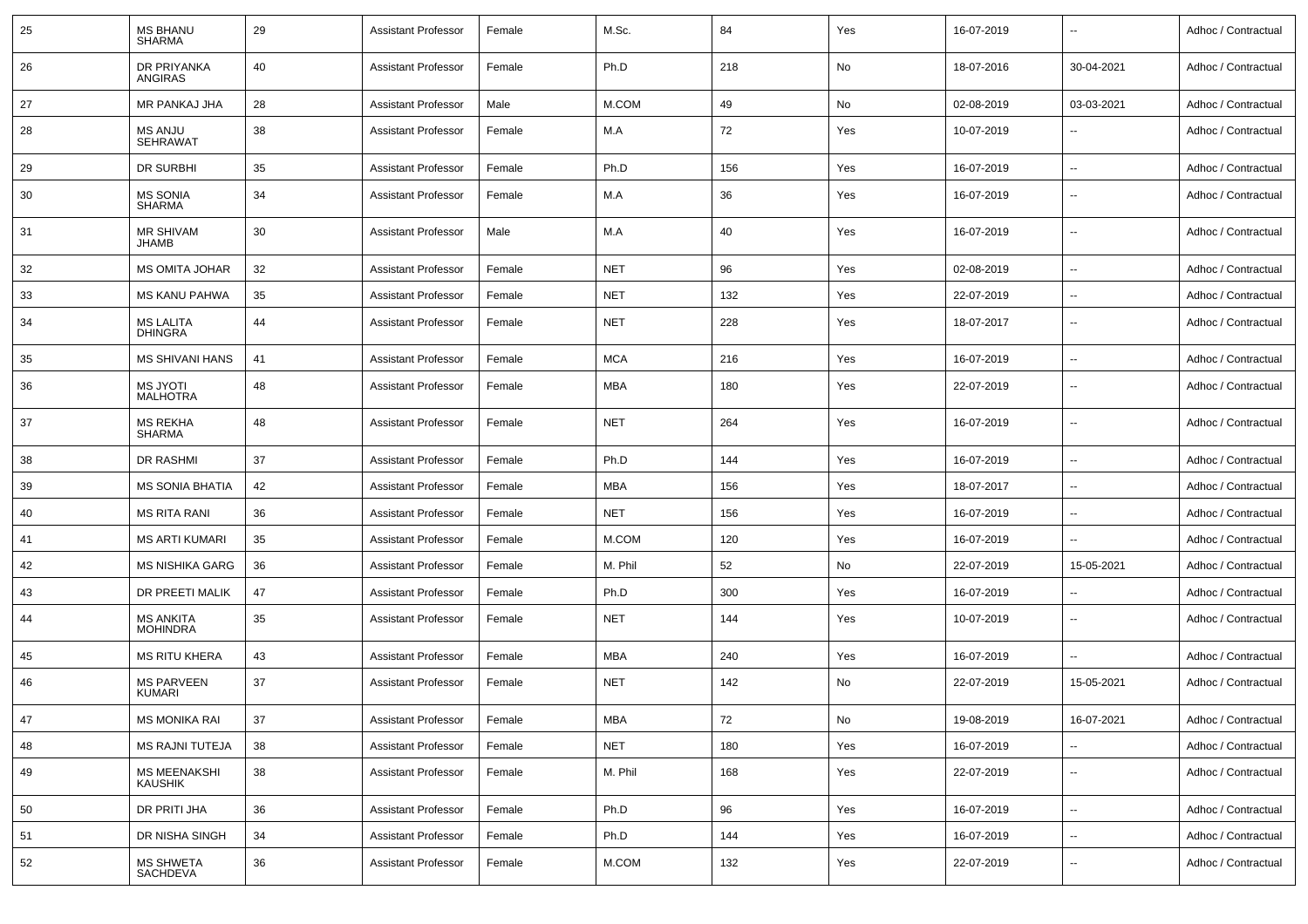| 53 | <b>MS TANUJA GARG</b>               | 39 | Assistant Professor        | Female | <b>NET</b>             | 144 | Yes | 22-07-2019 | Ξ.                       | Adhoc / Contractual |
|----|-------------------------------------|----|----------------------------|--------|------------------------|-----|-----|------------|--------------------------|---------------------|
| 54 | <b>MS MEENAKSHI</b><br>AHUJA        | 31 | Assistant Professor        | Female | <b>NET</b>             | 84  | Yes | 22-07-2019 | ۰.                       | Adhoc / Contractual |
| 55 | <b>MS BHARTI</b><br>AGGARWAL        | 31 | <b>Assistant Professor</b> | Female | <b>NET</b>             | 102 | Yes | 16-07-2019 | ۰.                       | Adhoc / Contractual |
| 56 | <b>MS SNEHLATA</b>                  | 43 | <b>Assistant Professor</b> | Female | <b>MCA</b>             | 144 | Yes | 22-07-2019 | ۰.                       | Adhoc / Contractual |
| 57 | <b>MS TANU KWATRA</b>               | 38 | Assistant Professor        | Female | M. Phil                | 144 | Yes | 22-07-2019 | ۰.                       | Adhoc / Contractual |
| 58 | <b>MS NITI NAGAR</b>                | 36 | <b>Assistant Professor</b> | Female | <b>NET</b>             | 138 | Yes | 16-07-2019 | --                       | Adhoc / Contractual |
| 59 | <b>MS RAJWINDER</b><br><b>KAUR</b>  | 40 | <b>Assistant Professor</b> | Female | M. Phil                | 132 | Yes | 16-07-2019 | ۰.                       | Adhoc / Contractual |
| 60 | <b>MS NISHA</b><br><b>AGNIHOTRI</b> | 46 | <b>Assistant Professor</b> | Female | M. Phil                | 228 | Yes | 25-07-2019 | ۰.                       | Adhoc / Contractual |
| 61 | <b>MS GARGI</b><br><b>SHARMA</b>    | 36 | <b>Assistant Professor</b> | Female | <b>NET</b>             | 58  | No  | 22-07-2019 | 15-05-2021               | Adhoc / Contractual |
| 62 | <b>MS KAVITA</b><br><b>SHARMA</b>   | 37 | <b>Assistant Professor</b> | Female | <b>MCA</b>             | 156 | Yes | 16-07-2019 | ۰.                       | Adhoc / Contractual |
| 63 | <b>MS DIVYA</b>                     | 27 | <b>Assistant Professor</b> | Female | <b>NET</b>             | 42  | Yes | 16-07-2019 | ۰.                       | Adhoc / Contractual |
| 64 | <b>MS BINDU ROY</b>                 | 41 | Assistant Professor        | Female | <b>NET</b>             | 120 | Yes | 16-07-2019 | $\overline{\phantom{a}}$ | Adhoc / Contractual |
| 65 | MR NEERAJ MALIK                     | 37 | Assistant Professor        | Male   | M.Tech                 | 132 | Yes | 16-07-2019 | $\overline{\phantom{a}}$ | Adhoc / Contractual |
| 66 | <b>MS KUMUD</b><br><b>SHARMA</b>    | 38 | Assistant Professor        | Female | M.Sc.                  | 120 | Yes | 16-07-2019 | ۰.                       | Adhoc / Contractual |
| 67 | <b>MS KAVITA RANI</b>               | 26 | <b>Assistant Professor</b> | Female | M.Sc.                  | 36  | Yes | 16-07-2019 | ۰.                       | Adhoc / Contractual |
| 68 | DR MINAKSHI<br><b>HOODA</b>         | 40 | Assistant Professor        | Female | Ph.D                   | 192 | Yes | 10-07-2019 | --                       | Adhoc / Contractual |
| 69 | DR SMRITI<br>SHARMA                 | 34 | <b>Assistant Professor</b> | Female | Ph.D                   | 120 | Yes | 22-07-2019 | --                       | Adhoc / Contractual |
| 70 | <b>MS JYOTI KALRA</b>               | 33 | Assistant Professor        | Female | <b>MCA</b>             | 132 | Yes | 16-07-2019 | --                       | Adhoc / Contractual |
| 71 | DR RITU<br><b>SACHDEVA</b>          | 43 | <b>Assistant Professor</b> | Female | Ph.D                   | 202 | No  | 25-07-2019 | 07-05-2021               | Adhoc / Contractual |
| 72 | <b>MS VANDANA</b>                   | 36 | <b>Assistant Professor</b> | Female | M. Phil                | 168 | Yes | 25-07-2019 | --                       | Adhoc / Contractual |
| 73 | MR AMIT KUMAR                       | 32 | <b>Assistant Professor</b> | Male   | <b>NET</b>             | 127 | Yes | 16-07-2019 | --                       | Adhoc / Contractual |
| 74 | <b>MS RAVINDER</b><br>KAUR          | 28 | Assistant Professor        | Female | M.Sc.                  | 44  | No  | 25-07-2019 | 15-05-2021               | Adhoc / Contractual |
| 75 | <b>MR YOGESH</b>                    | 30 | <b>Assistant Professor</b> | Male   | <b>NET</b>             | 36  | Yes | 22-07-2019 | Ξ.                       | Adhoc / Contractual |
| 76 | <b>MR MANJEET</b><br><b>SINGH</b>   | 29 | <b>Assistant Professor</b> | Male   | MTTM(Tour &<br>Travel) | 94  | No  | 29-07-2019 | 14-05-2021               | Adhoc / Contractual |
| 77 | <b>MS UTTAMA</b><br>PANDEY          | 36 | <b>Assistant Professor</b> | Female | <b>MCA</b>             | 126 | Yes | 16-07-2019 | Ξ.                       | Adhoc / Contractual |
| 78 | DR NEERAJ SINGH                     | 48 | <b>Assistant Professor</b> | Male   | Ph.D                   | 130 | No  | 22-07-2019 | 15-05-2021               | Adhoc / Contractual |
| 79 | DR SARIKA SAINI                     | 39 | <b>Assistant Professor</b> | Female | Ph.D                   | 132 | No  | 23-07-2019 | 15-05-2021               | Adhoc / Contractual |
| 80 | <b>MS REKHA</b>                     | 42 | <b>Assistant Professor</b> | Female | <b>NET</b>             | 58  | No  | 22-07-2019 | 15-05-2021               | Adhoc / Contractual |